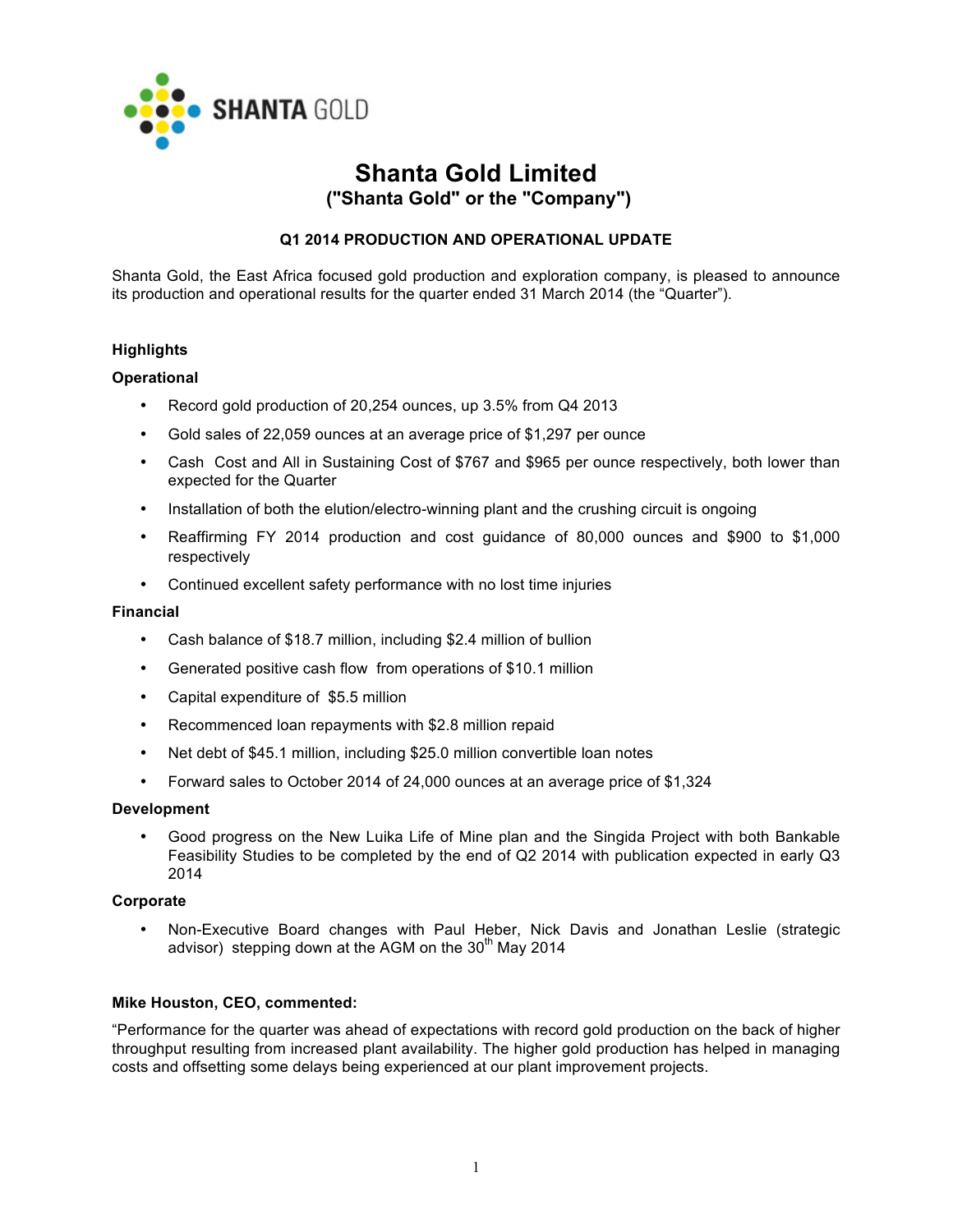

We have had encouraging results to date from the studies on the Life of Mine plan at New Luika and the Singida Project, which, once completed, could materially change the growth profile of the Company.

Lastly, I want to personally thank Paul, Nick and Jonathan for their contribution to Shanta Gold over the years."

### **Operational**

#### Production Summary

|                            | Q1 2014 | Q4 2013 | Q3 2013 | Q <sub>2</sub> 2013 |
|----------------------------|---------|---------|---------|---------------------|
| Tonnes ore milled          | 132,198 | 117,278 | 114,130 | 88,966              |
| Tonnes per day             | 1,369   | 1,275   | 1,241   | 967                 |
| Recovery (%)               | 85.2    | 85.9    | 91.3    | 85.2                |
| Grade (g/t)                | 5.40    | 6.30    | 5.95    | 5.75                |
| Gold (ounces)              |         |         |         |                     |
| Production                 | 20.254  | 19.581  | 18.894  | 14.439              |
| Sales                      | 22,059  | 18,800  | 19,235  | 10,418              |
| Realised Gold Price (US\$) | 1,297   | 1,320   | 1,366   | 1,408               |

Production for the Quarter was 20,254 ounces, an increase of 3.5% over Q4 2013. This solid production performance was a result of high plant availability coupled with the processing of softer ore, albeit at lower grade, from the Luika open pit which enabled 132,198 tonnes of ore to be milled. The high plant throughput provided an opportunity to also utilize lower grade ore from the stock pile. Recovery rate of 85.2% in the Quarter was largely influenced by the necessity to load high levels of gold on carbon to maximize throughput through the incinerator. This current bottle neck will be removed with the introduction of the elution and electro-winning plant. It is anticipated that recovery will improve from the middle of Q3.

Mining performance for the Quarter was satisfactory despite very high rainfall received which adversely affected the Bauhinia Creek operation. Focus remains on improvement of mining efficiencies as the tonnage demand increases.

#### Plant Upgrade

Installation of both the elution/electro-winning and the crushing/screening plants is on-going. The elution/electro-winning plant is scheduled for commissioning by the end of May 2014 whilst the crushing/screening plant is now expected to be commissioned by the end of July 2014. Both projects are expected to be completed within the total budget of \$9.4 million, of which \$2.9 million is export financed. Expenditure on the projects to end of Quarter was \$6 million, with the balance to be spent in Q2.

The mine converted from diesel to Heavy Fuel Oil ("HFO") during the second half of April which will provide savings on power costs going forward.

## Safety, Health and Environment

Safety performance has remained good with no lost time injuries recorded during the quarter.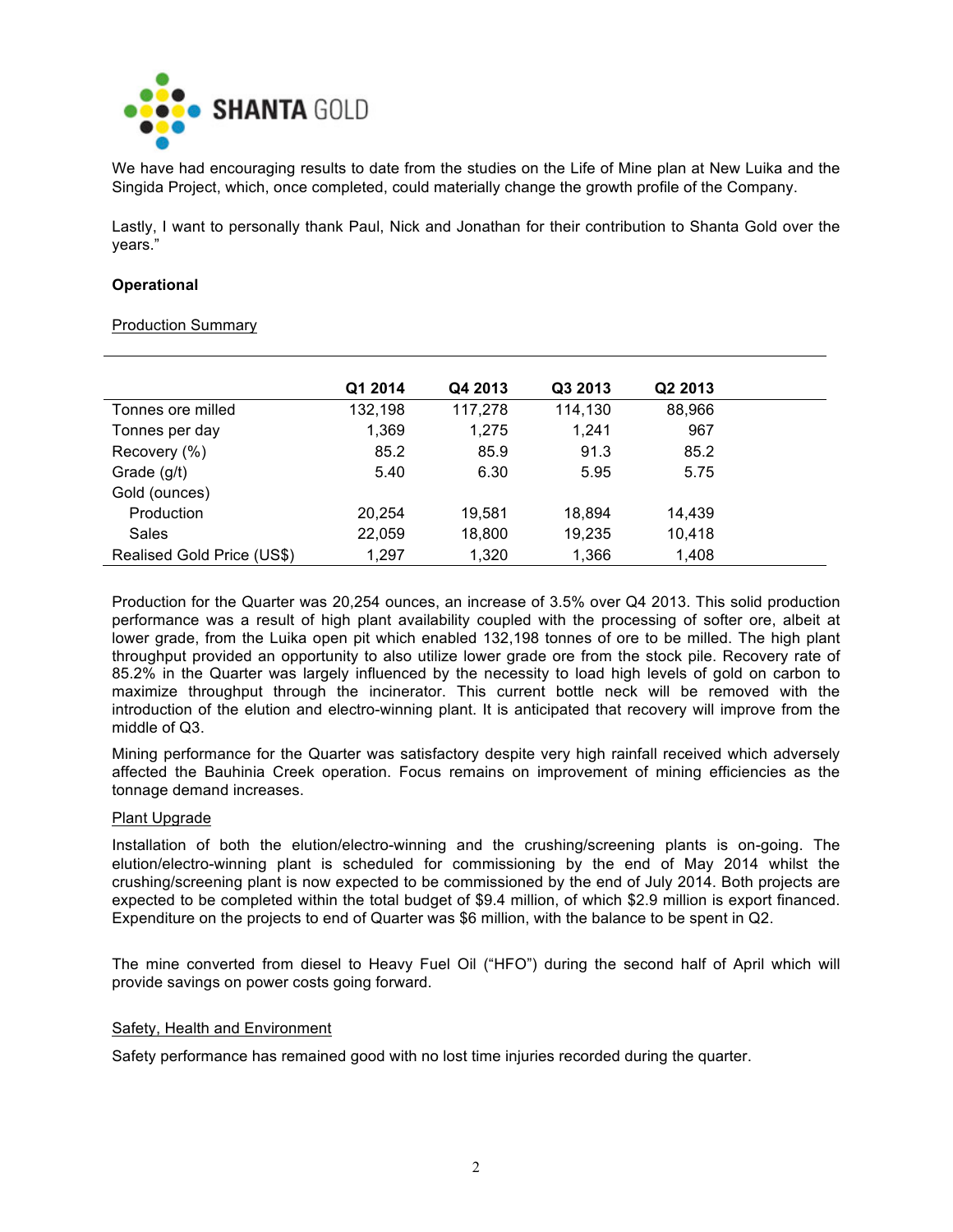

# **Financial**

A total of 22,059 ounces were sold during the Quarter at an average price of \$1,297.

Bullion in stock at 31 March 2014 was 1,842 ounces. As at 31 March, the Company had forward sales contracts to October 2014, in respect of a total of 24,000 ounces at an average price of \$1,324. The Company remains committed to a prudent hedging policy.

Cost control was good and unit cost performance also benefitted from the higher production volume. Consequently, Cash Cost (Note 1) at \$767 per ounce and All in Sustaining Cost (AISC) (Note 2) at \$965 per ounce, were both lower than expected for the Quarter. The Company generated positive cash flow from operations of \$10.1 million.

*Note 1: Cash cost - Back of mine operating and administrative costs excluding royalty*

*Note 2: AISC - Cash cost plus royalty, stay in business capital expenditure, interest and G & A*

Repayment of the bank loan commenced during the Quarter and a total of \$2.8 million was repaid. Net debt at Quarter end amounted to \$45.1 million

Capital expenditure amounted to \$5.5 million including the elution/electro-winning, crusher/screening plants and mine infrastructure.

Cash balance at Quarter end amounted to \$18.7 million, including US\$2.4 million of bullion.

## **Development**

## New Luika Life of Mine and Underground mining study

The New Luika Life of Mine and Underground mining study, using both internal resources and external independent mining consultants (the "Project Team"), is progressing well. The total resource was evaluated and a number of underground mining methods reviewed to establish technical and commercial viability. At the same time the Project Team assessed plant expansion opportunities to best utilise the overall resource.

The findings presented to the Board indicate that underground mining should be viable at New Luika and in conjunction with a plant expansion offer exciting prospects to extend the Life of Mine. The Board has therefore approved that a Bankable Feasibility Study be completed, with suitable third party reviews particularly with regard to the underground mining methodology and associated costs. It is envisaged that this will be published in early Q3 2014.

With the confidence level achieved through the study above, the transition depth from open cast to underground at Bauhinia Creek has been established allowing the new pit design to be completed. With this information, it is necessary to embark on an accelerated waste development programme ("push back") commencing in the second half of 2014, to ensure continued access at planned levels to this high grade resource.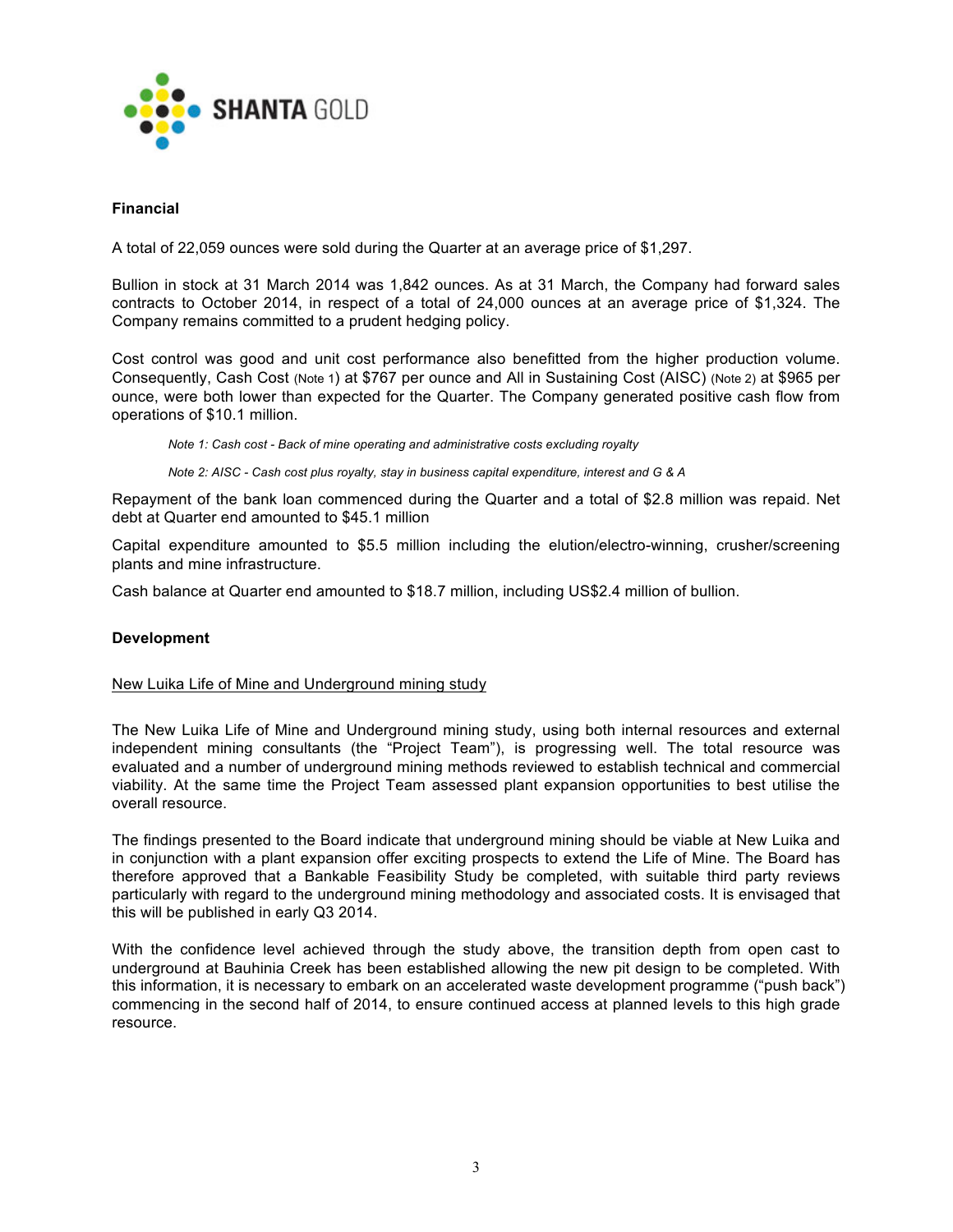

## Singida

A project team was appointed in late 2013, consisting of internal resources and external independent consultants. Having recently presented their findings to the Board, a decision has now been taken to advance the Singida Project to Bankable Feasibility level, with the study to be published in early Q3 2014.

# **Corporate**

## Board Changes

With effect from 30 May 2014, the following Board changes should be noted.

Paul Heber, after three and half years of service on the board has decided to retire. Nick Davis, due to work commitments, has also decided not to stand for re-election at the Company's forthcoming AGM. Nick has been closely involved with the company since its inception and will continue to advise the Company in his legal capacity. In addition, Jonathan Leslie, currently Strategic Adviser to the Board, will relinquish that position but will continue to be available to the Board as a consultant. The Board thanks Paul, Nick and Jonathan for their considerable contribution to the growth of the Company and wishes them well for the future.

# **Conference Call**

The Company will be hosting a call at 08:45am today to discuss the Q1 Operational Update, please find details below:

**Time & Date: 08:45am - Monday 28 April 2014**

**Dial In Details: +44 (0) 1452 542303**

**Passcode: 35788332**

**Enquiries:**

**Shanta Gold Limited**  Tel: +255 (0) 22 2601 829 Mike Houston / Patrick Maseva-Shayawabaya

**Nominated Adviser and Joint Broker** Peel Hunt LLP Tel: + 44 (0)20 7418 8900 Matthew Armitt / Ross Allister

**Joint Broker**

GMP Securities Europe LLP Tel: + 44 (0)20 7647 2800 Richard Greenfield / Alexandra Carse